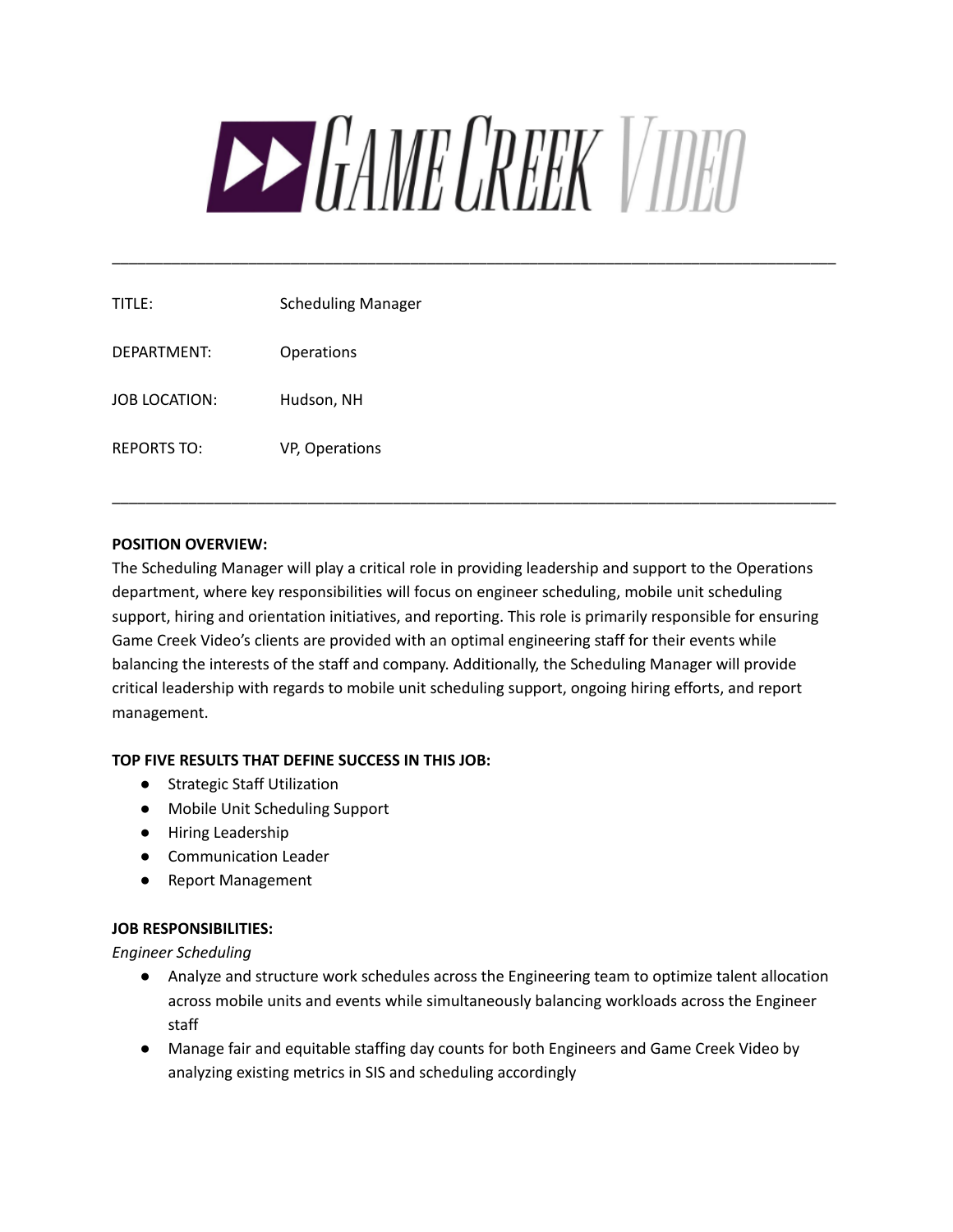- Quickly evaluate and respond to the impact of schedule modifications and changes to efficiently meet the staffing needs of the business; resolve scheduling conflicts in a prompt and collaborative manner
- Build and maintain strong working relationships with all Engineers in order to facilitate clear lines of communication regarding schedule changes; ensure communication channel is appropriate given the scheduling update
- Partner with the Engineering leadership to obtain input and make recommendations about staffing levels and assignments
- Work closely with Account Managers to ensure accurate understanding of client needs and staffing requests; communicate most up-to-date options for fulfilling those requests
- Closely collaborate with the Travel department prior to finalizing staffing plans in order to secure the lowest travel expenses feasible while meeting the needs of the business
- Request approval to secure freelance Engineers to supplement staff when necessary; review invoices for accuracy and submit to Accounting for payment
- Approve Engineer vacation and other time-off requests; collaborate with Human Resources when needed
- Play a participant role in sharing performance-related feedback with Engineering Managers as needed

# *Additional Operations Support*

- Provide leadership and feedback in engineering hiring initiatives by participating in candidate interviews and new hire orientation meetings
- Support VP of Operations with mobile unit scheduling by providing staffing availability and recommendations
- Present routine reports analyzing staff utilization to VP of Operations and the Engineering Director in order to make recommendations for additional staffing resources when necessary
- Other department projects as assigned

## *Project Management*

- Participate in conference calls with customers as needed
- Participate in company projects and perform other duties and responsibilities as assigned

## **JOB REQUIREMENTS:**

- Ability to create and implement staffing plans in a dynamic, fast-paced environment
- Excellent written and verbal communication skills and problem solving skills
- Must be a self-motivated leader with strong attention to detail
- Outstanding interpersonal skills with a demonstrated ability to remain calm and positive under pressure; be a collaborator
- Ability to obtain accurate information, actively listen, and apply rationale to make smart decisions that meet the needs of the staff and company
- Ability to problem solve in order to find viable and creative solutions to multi-faceted scheduling challenges and other issues that need solutions